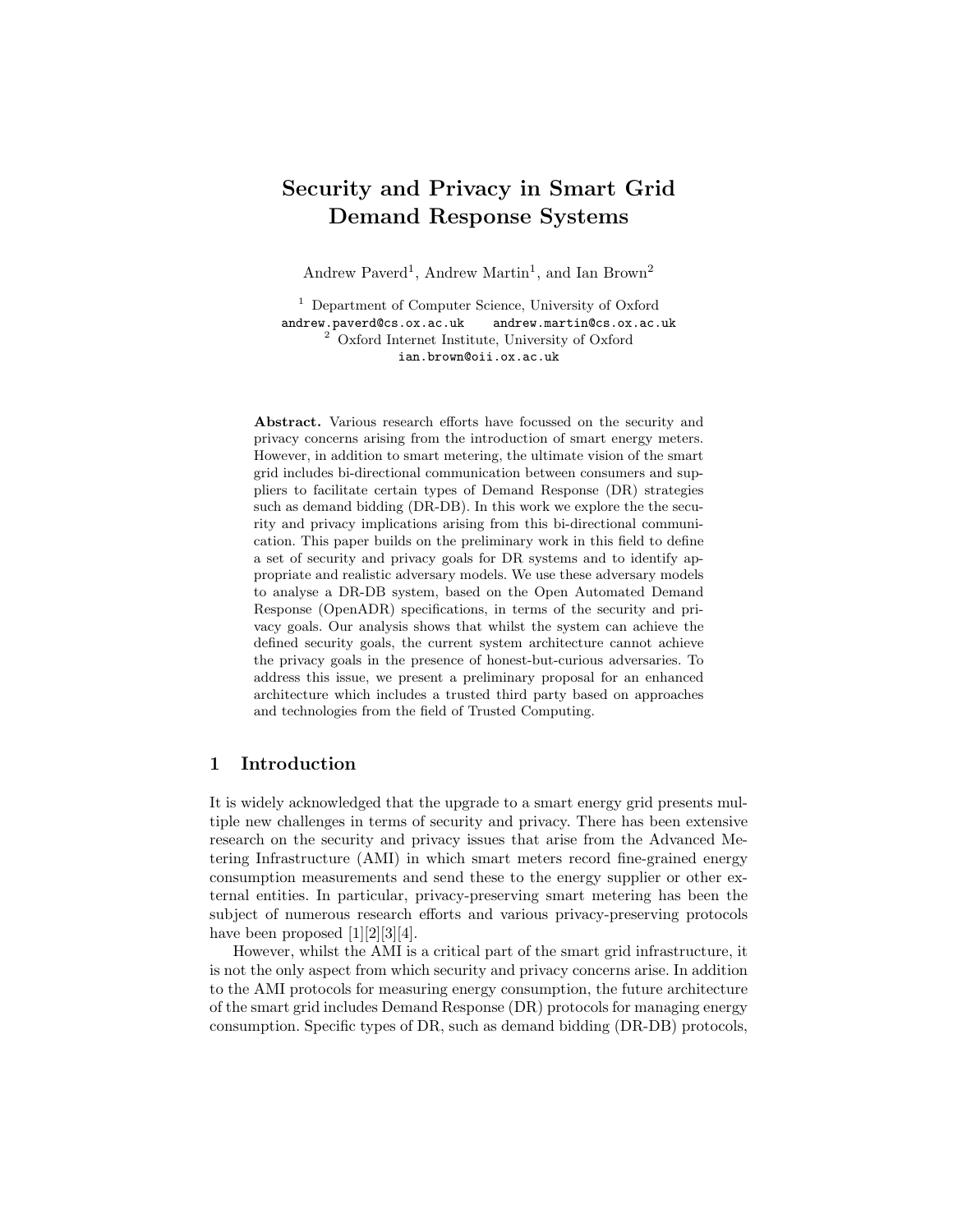involve bi-directional communication between the consumers and entities such as the energy supplier in order to co-ordinate the consumers' actions towards reducing their consumption during periods of high demand. As a result of this bi-directional communication, these protocols also present various security and privacy challenges that must be addressed.

The Open Automated Demand Response (OpenADR) specification is an example of a data model that can be used in DR communication. OpenADR 1.0 [\[5\]](#page-14-4) was developed by the Demand Response Research Center operated by Lawrence Berkeley National Laboratory as a means for communicating DR information between energy suppliers, network operators and consumers. This formed the foundation of OpenADR 2.0 [\[6\]](#page-14-5) which has now been developed by the OpenADR Alliance, an industry coalition that promotes the development and adoption of OpenADR-compliant systems. The alliance claims that over 60 vendors are currently producing OpenADR-compliant systems [\[7\]](#page-14-6). Section [2](#page-1-0) of this paper provides background information about DR and presents an overview of OpenADR.

Building on preliminary research in the area of security and privacy for DR systems, this paper describes the threats to security and privacy that arise from bi-directional DR communication. Although we use the OpenADR specification as a case study, our analyses can be applied to similar DR systems. Section [3](#page-5-0) defines the security and privacy goals that we have identified for a generic DR system. Section [4](#page-7-0) presents the possible adversary models and describes their capabilities. Using these adversary models, Section [5](#page-8-0) presents an analysis of a DR-DB system, based on the OpenADR specification, in terms of the security and privacy goals. In order to address the identified privacy challenges, this paper presents a preliminary proposal for a technical architecture that enhances consumers' privacy in DR protocols. Using approaches and technologies from the field of Trusted Computing (TC), this architecture is designed to mitigate against the major security and privacy threats that have been identified. An overview of this proposed architecture is presented in Section [6](#page-11-0) but the full design and analysis will be carried out as future work. The three main contributions of this paper are therefore: the development of a threat model for DR protocols through the combination of appropriate adversary models and security and privacy goals; the application of this model to a concrete protocol based on the OpenADR specification; and the proposed architecture for mitigating against these threats.

# <span id="page-1-0"></span>2 Background

This section contextualizes the work by providing background information about demand response (DR) systems in general as well as an overview of OpenADR.

#### 2.1 Demand Response Systems

In the absence of grid-scale storage capacity, electrical energy must be used as it is generated. Electrical energy consumption can be divided into a base-load that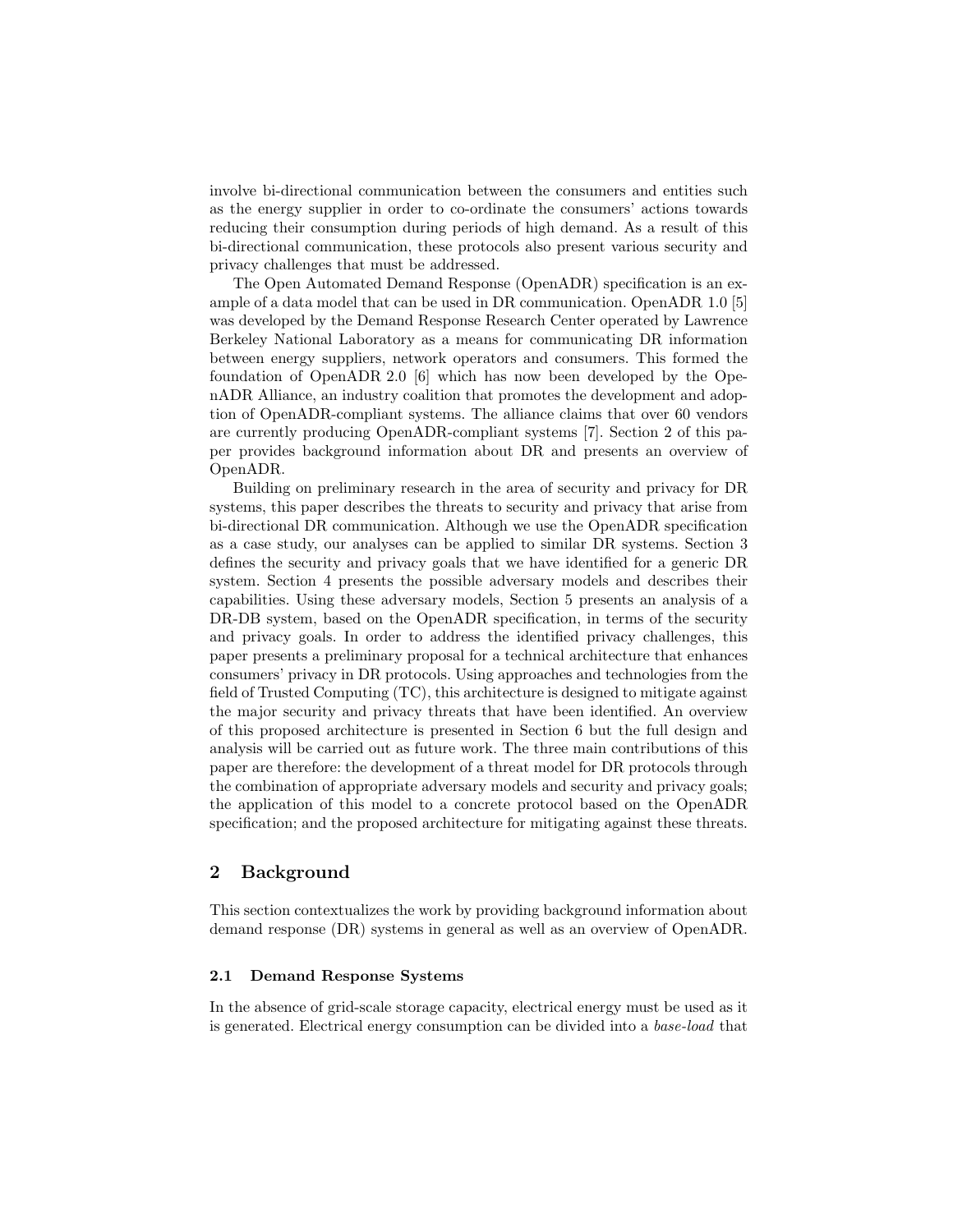remains relatively constant and a peak-load that varies with time. As demand for energy increases relative to supply, it is necessary to either increase generation or reduce demand. Although additional peak-load generation capacity might be available, it is often expensive and might not be sufficient to satisfy the full demand. The same objective can be achieved by reducing peak demand through the use of demand response (DR) techniques.

The United States Department of Energy (DoE) defines DR as:

"Changes in electric usage by end-use customers from their normal consumption patterns in response to changes in the price of electricity over time, or to incentive payments designed to induce lower electricity use at times of high wholesale market prices or when system reliability is jeopardized." [\[8\]](#page-14-7)

DR refers to a set of actions with the aim of dynamically reducing energy demand at specific times and in specific locations in response to a relative shortage in supply. These so called DR events could be caused either by an increase in demand or a decrease in generation capacity at a particular time. It is well known that peak-load demand increases at specific times during the day (known as peak times) due to human behaviour and energy generation capacity is dimensioned to accommodate these known variations. However, in addition to this variability in demand, we are also faced with increasing variability in supply as we integrate renewable energy sources such as wind and solar power into the grid.

The simplest and most extreme form of DR is forced curtailment or loadshedding in which specific consumers are forcibly disconnected in order to reduce demand. However, load-shedding can result in significant productivity and economic losses for the affected areas. There has been significant interest in improving this situation through more participative forms of DR that involve the consumers in the DR activities. As indicated in the US DoE definition [\[8\]](#page-14-7) and explained in the categorization by Albadi and El-Saadany [\[9\]](#page-14-8), there are two major categories of participative DR, namely price-based and incentive-based DR:

Price-Based Demand Response In a price-based system, the DR manager uses time-based pricing in an effort to reduce demand at certain times. If possible, consumers will reduce demand when the price is high in order to minimize their energy bills. This could be implemented in various ways:

- Time-of-use (ToU) pricing: The energy price varies predictably according to the time at which it is used.
- Critical peak pricing: The energy price is specifically increased for periods of peak demand.
- Dynamic pricing: The energy price varies dynamically in time or geographic location depending on the ratio between supply and demand.

All of these approaches require a reliable mechanism for communicating the current price information to the consumers (e.g. in-home displays) as well as the implementation of appropriate billing (e.g. ToU billing using smart meters).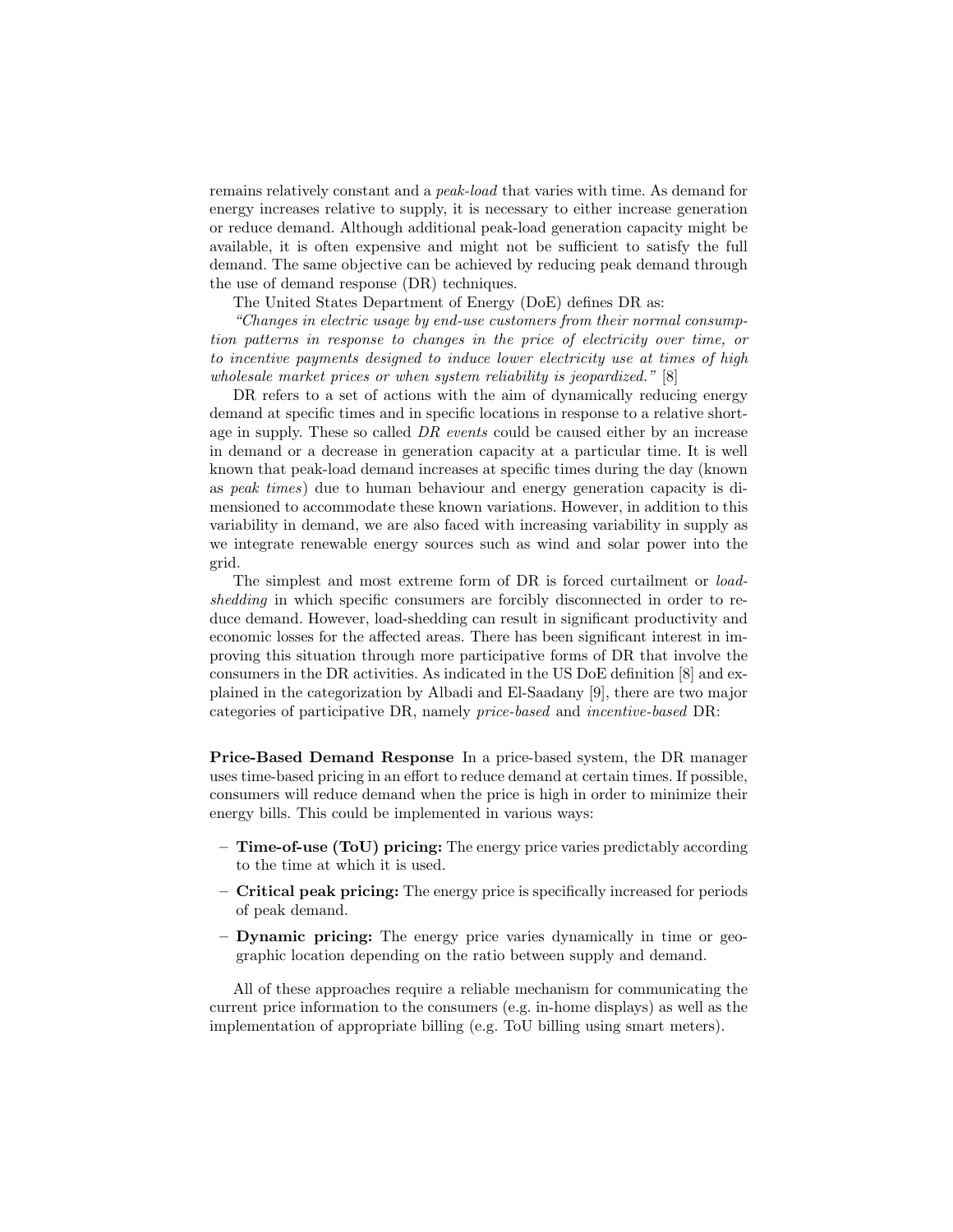Incentive-Based Demand Response As an alternative to price-based DR, incentive-based schemes provide certain incentives (usually financial in nature) to consumers who participate in DR events.

One type of incentive-based DR is a demand bidding (DR-DB) system. A DR-DB system requires a bidding protocol in which the DR manager (e.g. the energy supplier) initiates a DR event and consumers send bids indicating the amount by which they are willing to reduce demand at the specified time. These bids might include each consumer's desired incentive price if this is not specified by the DR manager. The DR manager accepts these bids until the DR objective has been met. Although it is not required, it may be desirable to check that consumers with accepted bids actually do reduce or shift their consumption accordingly. An overview of the communication in this type of protocol is shown in Figure [1.](#page-3-0)

The bi-directional communication in the bidding protocol provides a feedback loop for the DR manager. Without this feedback, the DR manager would be required to predict the effects of specific DR actions on consumers' behaviour. Depending on the dynamics of the system, incorrect predictions could lead to instability in the system characterized by large swings in demand. Instead, the inclusion of the bidding protocol makes this a closed-loop feedback system which can be controlled effectively.



<span id="page-3-0"></span>Fig. 1. Bidding process in a generic demand bidding (DR-DB) system.

### 2.2 OpenADR

The OpenADR specifications describe an open standards-based communications data model to facilitate DR communication between service providers and con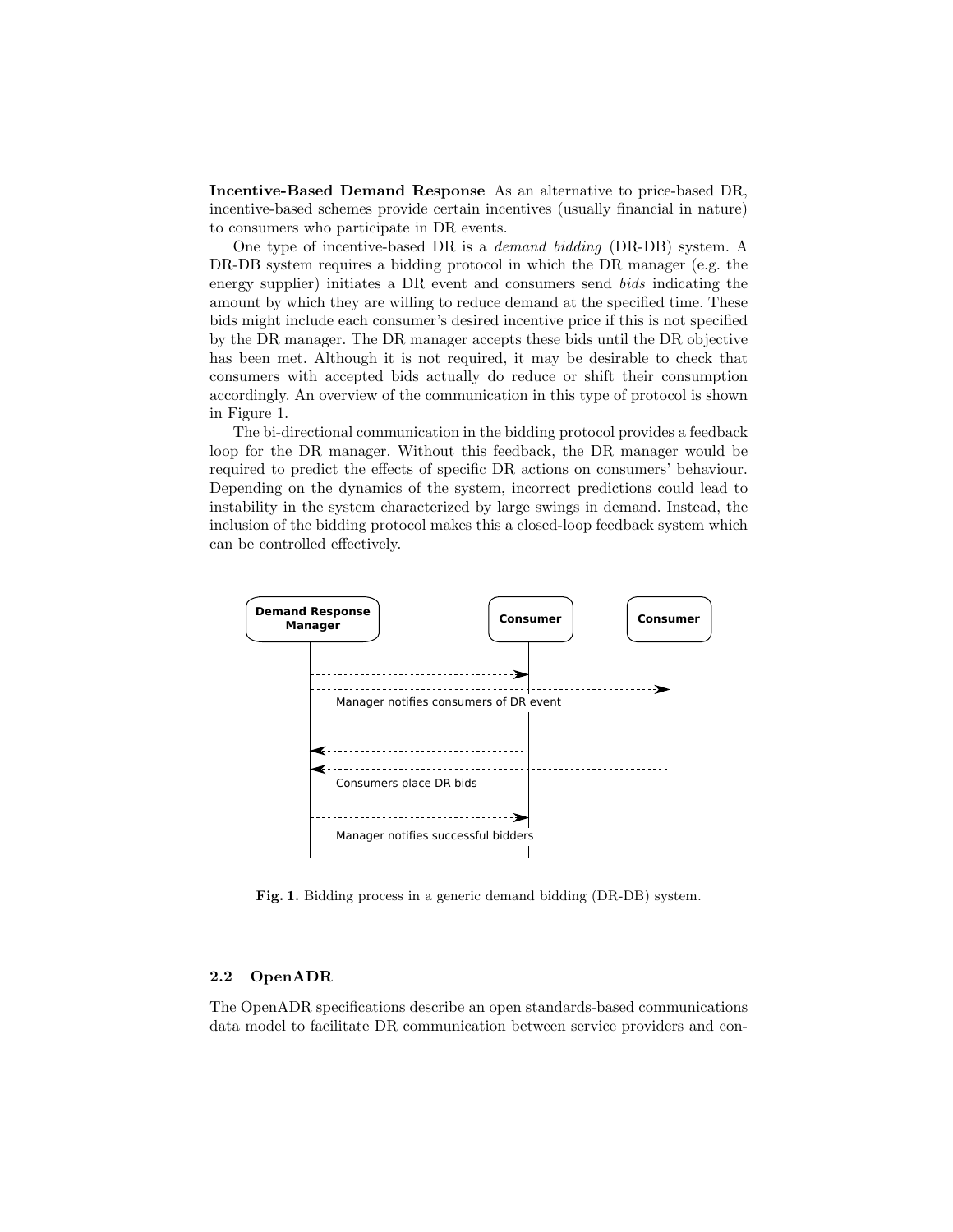sumers [\[5\]](#page-14-4)[\[6\]](#page-14-5). The specification defines various XML-based messages that can be exchanged over any IP-based network using protocols such as Hypertext Transfer Protocol (HTTP), Simple Object Access Protocol (SOAP) or XML Messaging and Presence Protocol (XMPP) [\[5\]](#page-14-4)[\[6\]](#page-14-5). The OpenADR 1.0 specification [\[5\]](#page-14-4) introduces the concept of the Demand Response Automation Server (DRAS). The role of this component is to automate the communication between various entities in the system. The DRAS augments the generic bidding procedure by serving as an intermediary between the DR manager (usually the energy supplier) and the consumers. The DR manager informs the DRAS of a DR event and the DRAS in turn publishes this information to the consumers. Consumers have the option to set up standing bids with the DRAS so that when a new DR event is announced, they can either place new bids, maintain their standing bids or cancel their standing bids by opting-out of the event. The DRAS forwards the new bids or standing bids to the DR manager who accepts bids until the DR objective is met. These interactions are shown in Figure [2](#page-4-0) [\[5\]](#page-14-4).



<span id="page-4-0"></span>Fig. 2. Bidding process in an OpenADR system [\[5\]](#page-14-4)[\[10\]](#page-14-9).

The OpenADR 2.0 specification [\[6\]](#page-14-5), developed by the OpenADR alliance, differs significantly from the OpenADR 1.0 specification. In OpenADR 2.0, there are two types of nodes in the system: nodes that publish or transmit information about events are called Virtual Top Nodes (VTNs) and nodes that receive and respond to information are called Virtual End Nodes (VENs). The specification intentionally does not define the behaviour on the nodes once a message has been received. Although it is not defined in the specification, the functional role of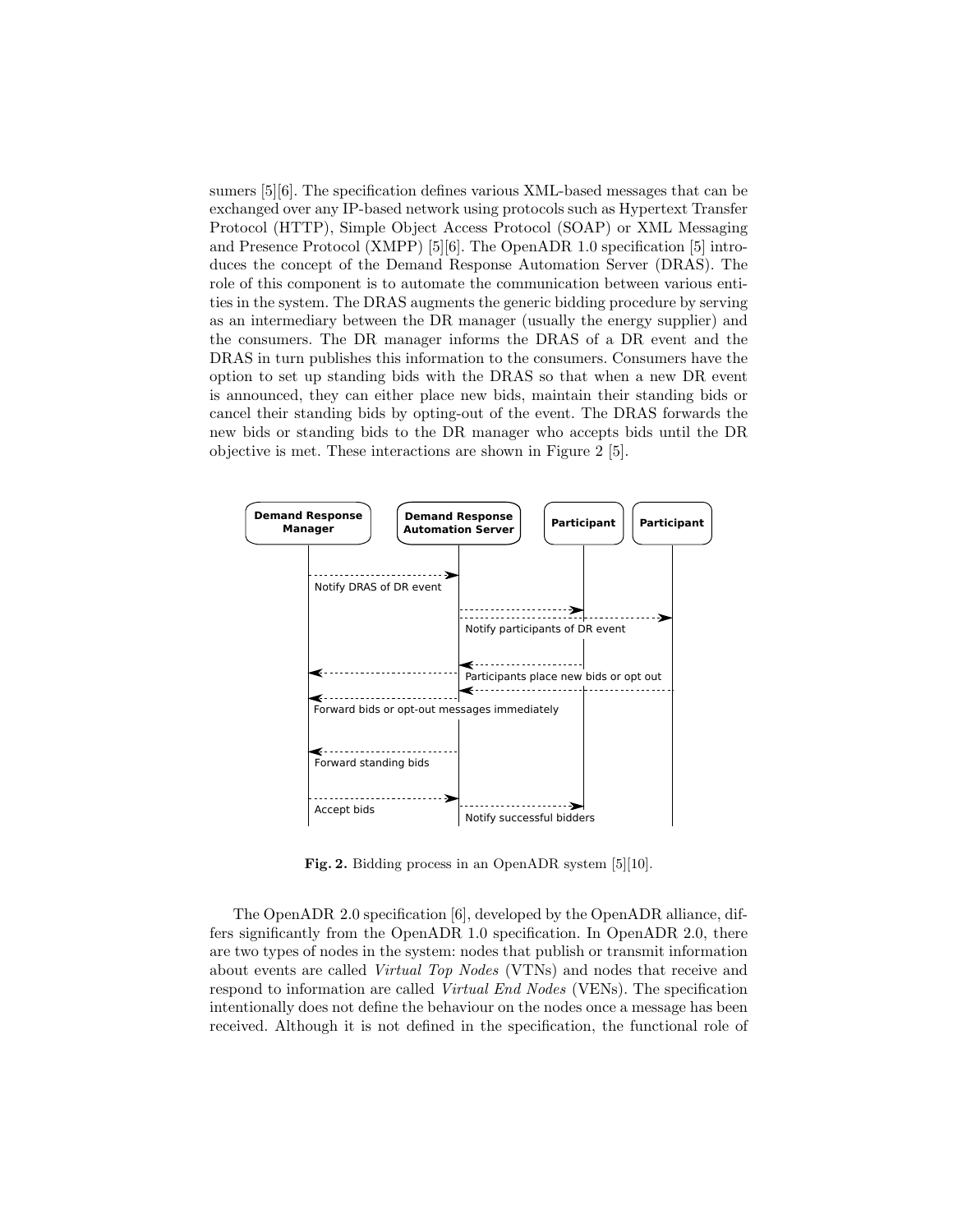the DRAS can therefore be recreated using a specifically-designed VTN. There is no peer-to-peer communication between VENs but a hierarchical structure can be used in which a node receives information as a VEN and retransmits it downwards to subordinate nodes as a VTN. Since the behaviour of the nodes is not specified, it is possible that this hierarchical structure can also be used in the reverse (upwards) direction since a VTN can retransmit information from its subordinate VENs to nodes further up the hierarchy. This also makes it possible for a node to aggregate information from multiple subordinate nodes. In this paper, all references to the DRAS are therefore based on the OpenADR 1.0 specification since this provides a concrete definition of this component's behaviour. In general, our analysis is also applicable to OpenADR 2.0 systems which may or may not include intermediary nodes.

# <span id="page-5-0"></span>3 Security and Privacy Goals

This section defines a set of security and privacy goals for a DR system. These represent the overall goals for the system rather than the individual security and privacy requirements for specific scenarios or the mechanisms through which these are achieved. These goals are used as a frame of reference for the analysis in Section [5.](#page-8-0) Although the security and privacy goals are presented separately, it will be shown that there is a strong relationship between them.

#### 3.1 Security Goals

Given the critical nature of the electricity supply infrastructure, the primary security objective is to ensure that only legitimate entities can participate in the DR protocol. This can be defined through the following two goals:

- S-1: Consumers must be able to verify the authenticity and integrity of all DR events and bid notifications.
- S-2: The DR manager must be able to verify the authenticity and integrity of all DR bids.

Goal S-1 refers to any DR event in either a price-based or incentive-based approach and also includes the acceptances of bids in an incentive-based approach. This goal means that actions such as setting a higher ToU energy price or requesting bids for energy reduction can only be performed by a legitimate entity since the authenticity of the message must be verifiable. It also means that these messages cannot be modified by an adversary since the integrity must be verifiable. Goal S-2 is only applicable in the incentive-based approach and enforces the same restrictions as S-1 on messages sent by the consumers containing bids for energy reduction.

Similar versions of these security goals are present in the OpenADR 2.0 specification which also describes mechanisms for achieving these goals. The specification defines two security levels: standard and high security [\[6\]](#page-14-5). All OpenADRcompliant systems must implement at least standard level security in which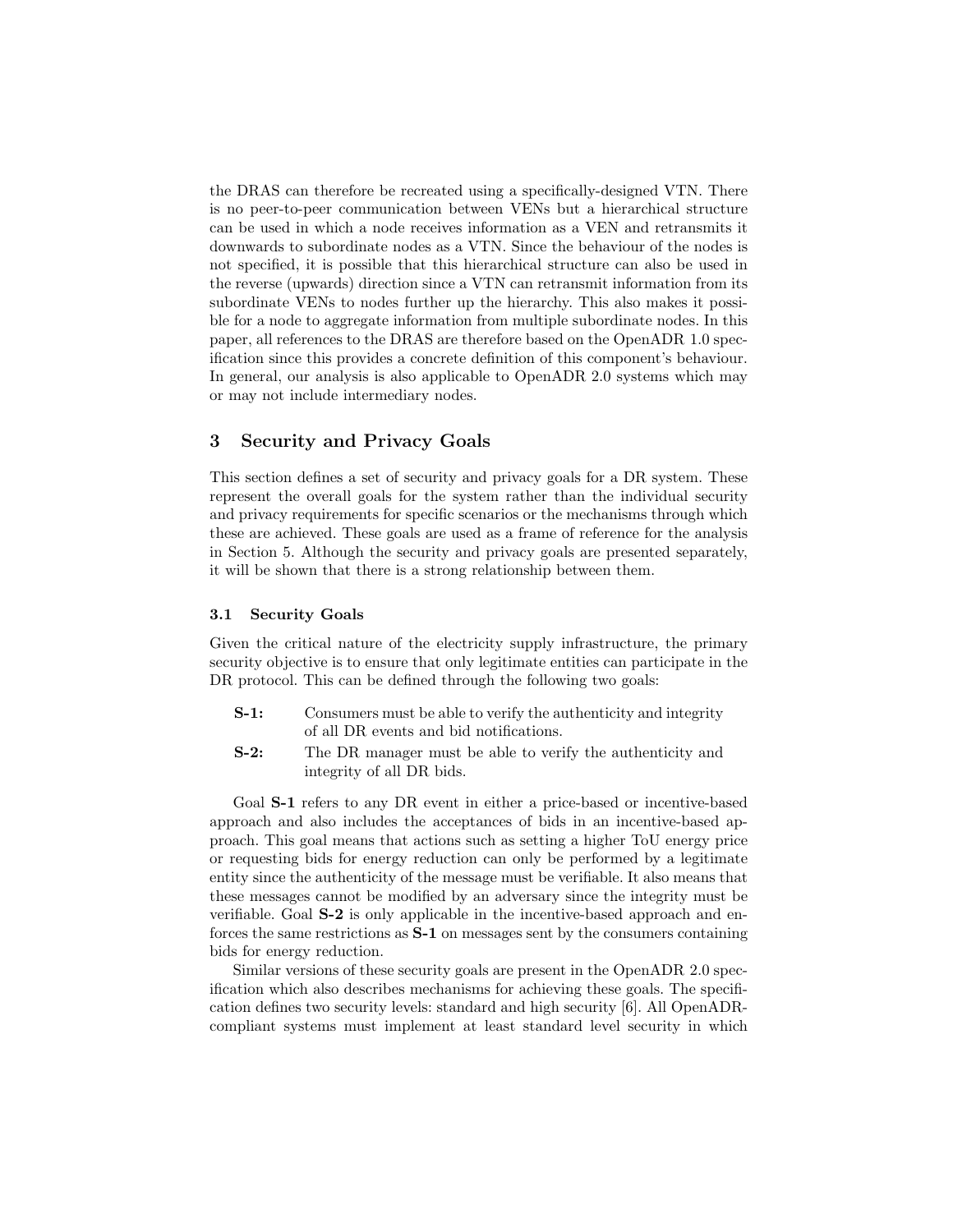Transport Layer Security (TLS) with mutual authentication is used to protect the confidentiality and integrity of the communication and authenticate the communicating entities [\[6\]](#page-14-5). Some OpenADR systems implement the high security level in which XML signatures are used in addition to TLS to ensure the integrity and authenticity of the messages [\[6\]](#page-14-5). In the OpenADR specification, the confidentiality of the messages is an important concern but in this paper we classify this as a privacy goal as described in the next subsection.

In addition to the above goals, the specific hardware elements used in the smart grid might introduce requirements on the security mechanisms, for example, that any cryptographic operations used in the protocol must be achievable on a smart meter with limited computational capabilities. However, the requirements of the security mechanisms as well as the mechanisms themselves are beyond the scope of this section. It should be noted that the security goals presented in this section are broadly similar to those used in most other protocols for secure communication. From a communication perspective, DR systems do not introduce any new security goals beyond those already in place elsewhere. However, it is precisely because of these security goals that certain conflicts with the privacy goals arise as explained in our analysis. Therefore, it is critical to recognize the existence and impact of these seemingly general security goals.

#### 3.2 Privacy Goals

The privacy goals for the system aim to protect the privacy of individual consumers. Initially, the participants in DR programmes have been large consumers such as industrial sites or building complexes. However, it is anticipated that DR programmes will be extended to all consumers including residential homes. For residential consumers, the protection of personal or private information is an important requirement in the smart grid. This is illustrated by the significant privacy concerns raised in response to the introduction of smart meters [\[11\]](#page-14-10)[\[12\]](#page-14-11)[\[13\]](#page-14-12) as well as the various research efforts to develop privacy-preserving smart metering protocols  $[1][2][3][4]$  $[1][2][3][4]$  $[1][2][3][4]$  $[1][2][3][4]$ . However, despite their importance, these privacy goals are not addressed in the OpenADR specifications. The specifications only call for confidentiality of the communicated messages with respect to an external adversary. Building on the research about privacy-preserving smart metering as well as the preliminary research on privacy in DR systems by Karwe and Strüker [\[10\]](#page-14-9), we define the following privacy goals:

- P-1: Untrusted entities must not be able to link DR bids to individual consumers.
- P-2: Untrusted entities must not be able to infer private information about individual consumers from the DR system.

These goals should be interpreted from the perspective of the individual consumer as he or she is the owner of the private information. Goal **P-1** requires that entities that are not trusted by the consumer must not be able to link DR bids to specific consumers since this could reveal private information about the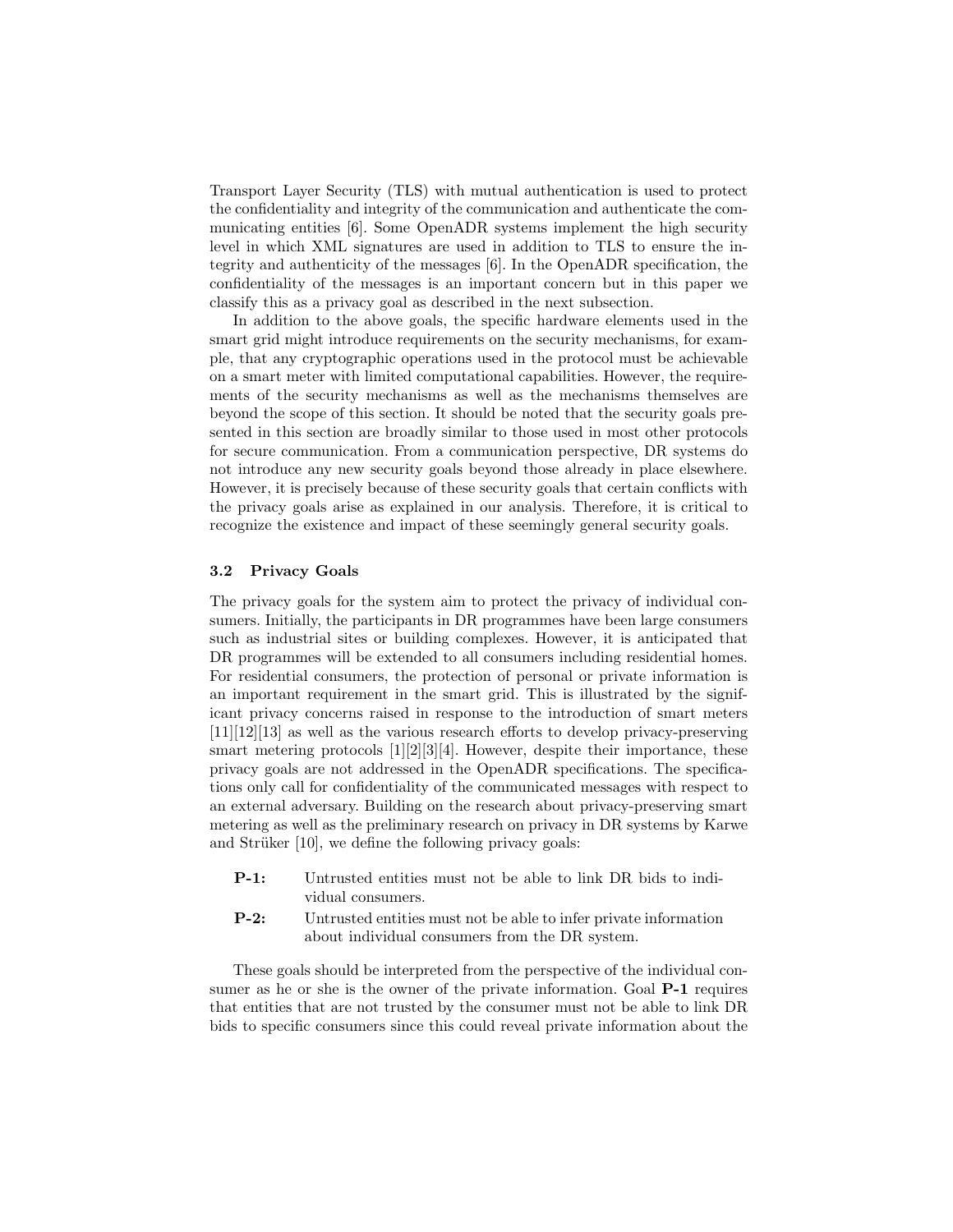consumer. If bids were visible to an untrusted entity and could be linked to individual consumers, the untrusted entity would learn information such as the consumers chosen energy supplier and tariff plan. Furthermore, the energy reduction specified in the bid reveals some information about the consumer's total energy consumption. In the same way that frequent energy measurements from smart meters can be used to make inferences about the occupants of resident premises, DR bids could also be used to infer private information. For example, a bid to decrease a large load, equal to that of a plug-in electric vehicle, indicates that the consumer probably owns such a vehicle and would otherwise be recharging it. The ability to link the bids to individual consumers also allows the untrusted entity to build up a profile of the consumer's behaviour. Any deviations from this profile could lead to further inferences about the user's behaviour. Continuing the previous example: if a particular consumer regularly bids to stop recharging an electric vehicle at peak times, any deviation from this pattern could indicate that the electric vehicle and its owner are away from home at that time. Even if an untrusted entity cannot view the individual bids or link them to specific consumers, goal P-2 aims to ensure that untrusted entities either outside or within the system cannot make inferences such as those described above from the DR system.

# <span id="page-7-0"></span>4 Adversary Models

This section defines the adversary models used in our analyses in terms of the adversary's capabilities. The main adversary models used in this work are the Dolev-Yao (D-Y) model and the Honest-But-Curious (HBC) model.

#### 4.1 Dolev-Yao Adversary

In the model proposed by Dolev and Yao [\[14\]](#page-14-13), the adversary has full control of the communication network. The adversary can eavesdrop, intercept, block or modify messages as well as replay old messages or synthesize falsified messages. The adversary is only limited by the constraints of the cryptographic systems. It is assumed that the adversary cannot break cryptographic primitives. This means the adversary can neither read encrypted messages without the correct decryption key, nor forge cryptographic signatures, nor reverse cryptographic hash functions. Although the D-Y model is already considered to be the strongest type of adversary, it is sometimes also assumed that the DY adversary might be able to guess passwords with some defined success probability or recover encryption keys after a defined period of time.

#### 4.2 Honest-But-Curious Adversary

In contrast to the D-Y model, the HBC adversary is more limited in terms of its capabilities. The HBC adversary does not deviate from the defined protocol in terms of sending and receiving messages. This adversary is also limited by the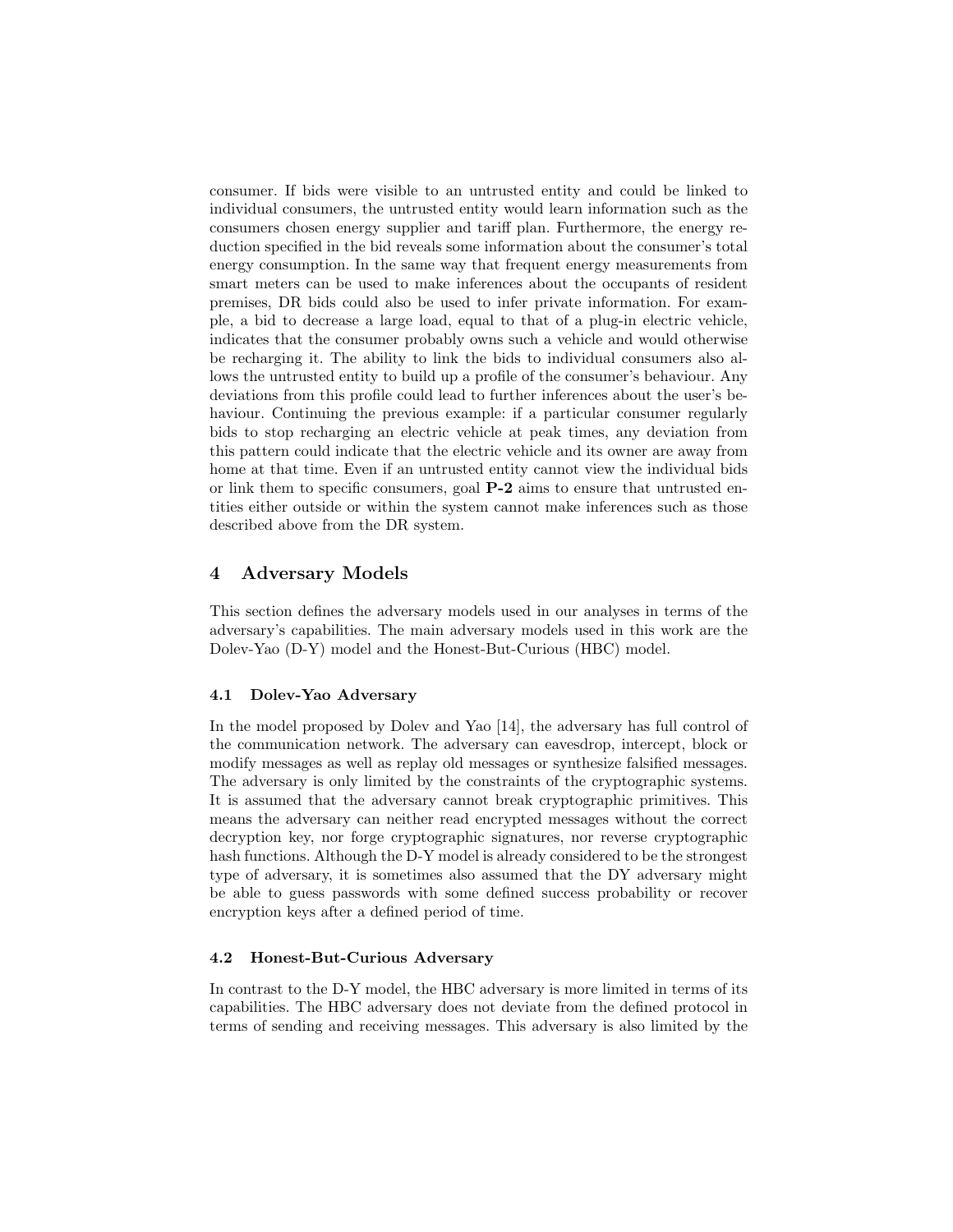constraints of cryptographic systems and cannot break cryptographic primitives. However, this adversary aims to learn as much as possible from any messages it can receive. This usually also involves linking messages together or making inferences based on message contents. This model is sometimes referred to as the semi-honest model [\[15\]](#page-14-14). The HBC model differs from a passive D-Y adversary. The passive D-Y adversary attempts to avoid detection by not performing any active actions (i.e. by neither modifying messages nor sending falsified messages) but will still attempt to eavesdrop on all messages in the system. In contrast, the HBC adversary does not attempt to eavesdrop on messages for which it is not the intended recipient. Therefore, the HBC model is deliberately more limited than even a passive D-Y adversary so that it can be used to accurately model the behaviour of real entities in our system.

# <span id="page-8-0"></span>5 Analysis of a Demand Bidding System

This section presents an analysis of a DR-DB system, based on the OpenADR specification, in terms of the security and privacy goals defined in Section [3](#page-5-0) and the adversary models described in Section [4.](#page-7-0) The aim is to provide a realistic representation of the potential adversaries within the system using an appropriate model for each adversary. This representation can then be analysed with respect to the defined security and privacy goals. Figure [3](#page-8-1) shows the communication architecture of the system and indicates the potential adversaries we consider in this analysis.



<span id="page-8-1"></span>Fig. 3. Adversary model for a demand response system.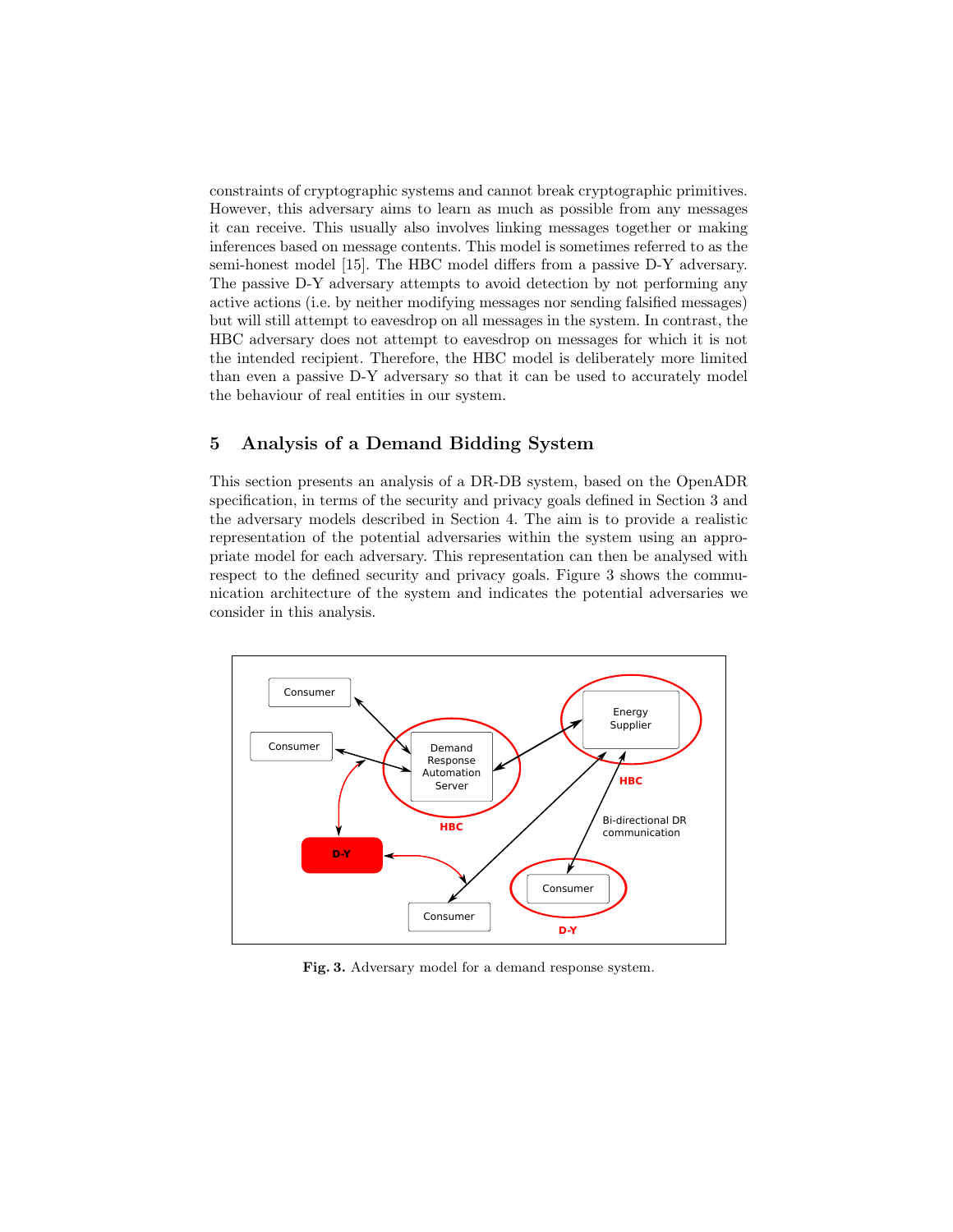#### 5.1 External D-Y Adversary

The most widely used adversary representation is that of an external D-Y adversary who controls the communication network. This adversary is neither authorized to initiate events nor respond to events and so must be prevented from doing so in order to satisfy **S-1** and **S-2**. In the OpenADR specifications, this is achieved through the use of mutually authenticated TLS connections between all nodes and optional XML signatures on messages [\[6\]](#page-14-5). The privacy goals P-1 and P-2 are also achieved with respect to this adversary because of the confidentiality provided by TLS. The adversary could perform traffic analysis on the encrypted messages but could be prevented from learning any private information by introducing dummy traffic from the consumer at regular intervals. Although it is assumed that the adversary cannot break the underlying cryptographic primitives, the security and privacy of the system are still fully dependent on all secret keys being protected from the adversary. If any of the nodes exhibits endpoint vulnerabilities, it might be possible for the adversary to obtain these keys. Therefore, the protection of these keys is of critical importance. Techniques such as that described in [\[16\]](#page-14-15) aim to address this challenge taking into account the unique constraints of the smart grid.

#### 5.2 Consumer as a D-Y Adversary

The second possible type of adversary in the system is a dishonest or malicious consumer. This adversary is modelled as a D-Y adversary because he or she might deviate from the defined protocol. In the worst case it can be assumed that this adversary exhibits the same level of control over the network as the external D-Y adversary. This is a realistic assumption because the dishonest consumer might collaborate with the external adversary or the external adversary might also be a consumer in the system. This adversary is stronger than the external D-Y adversary because he or she is also a legitimate agent in the communication protocol and thus has access to a set of cryptographic keys required to respond to DR events. For example, this adversary could represent a dishonest consumer who attempts to claim larger incentives by submitting high bids but does not reduce demand by the bid amount. Assuming that the bids are attributable to the dishonest consumer because of TLS mutual authentication (S-2), it should be possible for the supplier to identify and take action against this adversary. A more malicious consumer might try to masquerade as multiple different consumers in order to evade detection. Unless the system has a robust mechanism for distinguishing between different consumers, this attack will succeed. If the false bids are not detected, this type of attack could be used to destabilize the electricity grid through the submission of multiple false bids from a large number of consumers. The privacy goals would still be maintained under the same conditions as for the external D-Y adversary. Since OpenADR does not permit peer-to-peer communication between VENs, the adversary gains no personal information about other consumers by becoming a consumer in the protocol.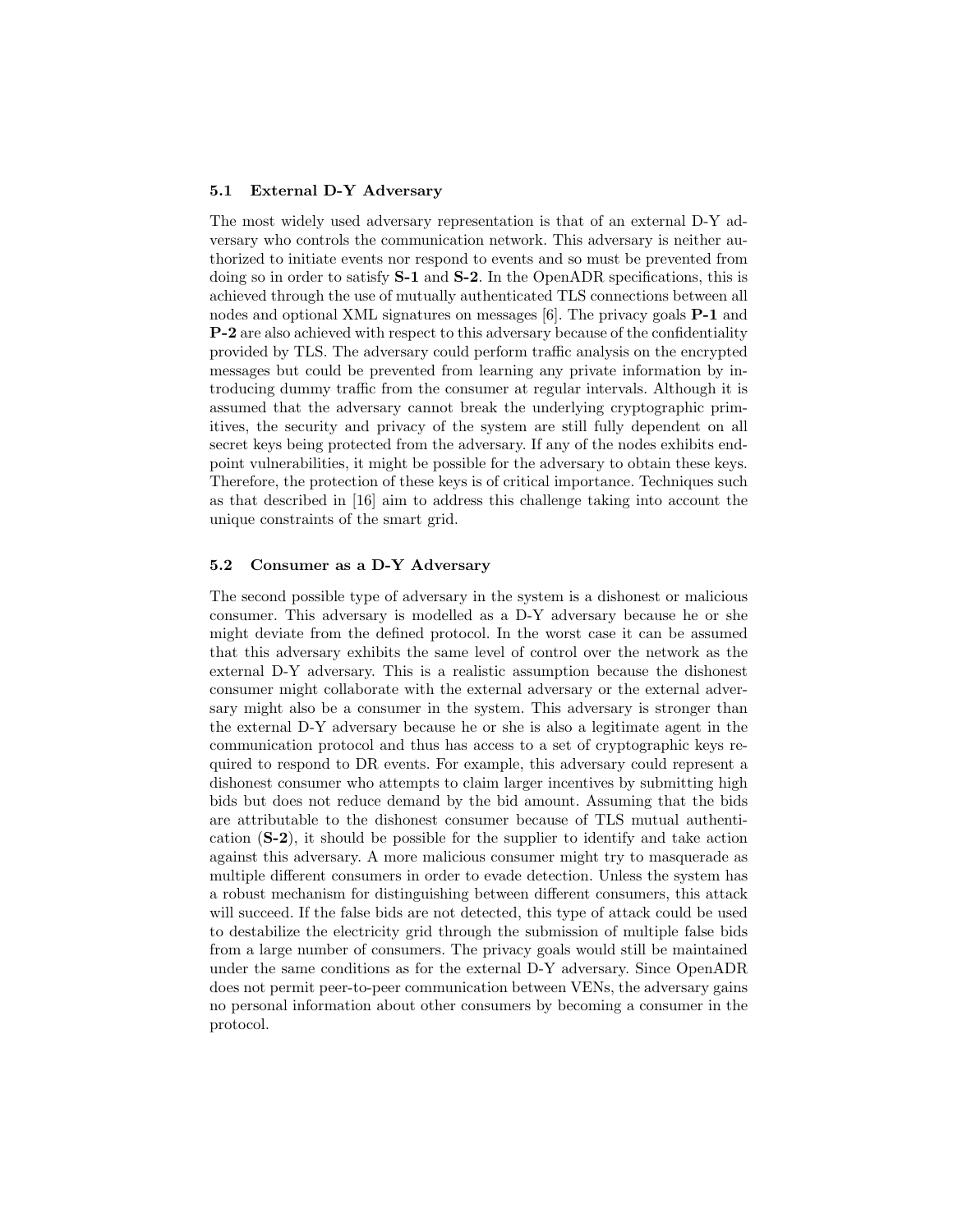#### 5.3 DRAS as an HBC Adversary

The third type of possible adversary is the DRAS as an HBC adversary as de-scribed by Karwe and Strüker [\[10\]](#page-14-9). In this section we use the term  $DRAS$  to refer to the functionality of the DRAS node as defined in the OpenADR 1.0 specification [\[5\]](#page-14-4) or to the equivalent functionality provided by an OpenADR 2.0 VTN. Since this entity is an important part of the infrastructure, it must be assumed to be weaker than a D-Y adversary due to external forces such as regulation, auditing and legal intervention. If this entity had the capabilities of a D-Y adversary, it would have the capability to cause a catastrophic system failure by sending falsified data to the energy supplier. Real-world implementations are therefore designed to minimize the probability of this occurrence and so the most realistic way to model these implementations is to use an HBC rather than a D-Y adversary model. It is therefore assumed that the DRAS will follow the defined protocol and will not violate the security goals (S-1 and S-2). However, since the DRAS acts as an intermediary node in the communication architecture, it already has legitimate access to all the messages passing between consumers and the supplier. Even if it executes the protocol correctly, it could still violate the privacy goals (P-1 and P-2) if it is not trusted by consumers. Using only information it has legitimately obtained, the DRAS could link bids to individual consumers and therefore make inferences about these consumers and their behaviour. Karwe and Strüker [\[10\]](#page-14-9) propose a solution to this problem by introducing end-to-end encryption between the consumers and the DR manager so that messages cannot be read by the DRAS.

#### 5.4 Supplier as an HBC Adversary

The final type of adversary is the energy supplier as an HBC adversary. As in the previous section, it is assumed that external forces such as regulation limit the capabilities of the supplier. Giving this entity the capabilities of a full D-Y adversary would again result in catastrophic system failure since this entity is the only legitimate initiator of DR events. Therefore, an HBC adversary model must be used to achieve a realistic representation of the system. As above, the security goals are satisfied because the supplier is always assumed to follow the protocol correctly. However, the supplier can violate the privacy goals by linking bids to individual consumers and making inferences based on these bids. This challenge cannot be overcome by anonymizing bids as this would allow the external D-Y adversary or the consumer D-Y adversary to violate the security goals by submitting multiple falsified bids which could not be attributed to specific consumers. Furthermore, one of the functional requirements is that the supplier must be able to link bids to individual consumers in order to allocate the relevant incentives. This means that with the current architecture, neither of the privacy goals can be achieved unless the supplier is trusted. However, in reality energy suppliers are not always trusted by consumers as illustrated by the Dutch case in 2008 [\[17\]](#page-14-16)[\[13\]](#page-14-12). This challenge could be addressed through regulation of the energy supplier or through modification of the system architecture as we propose in the next section.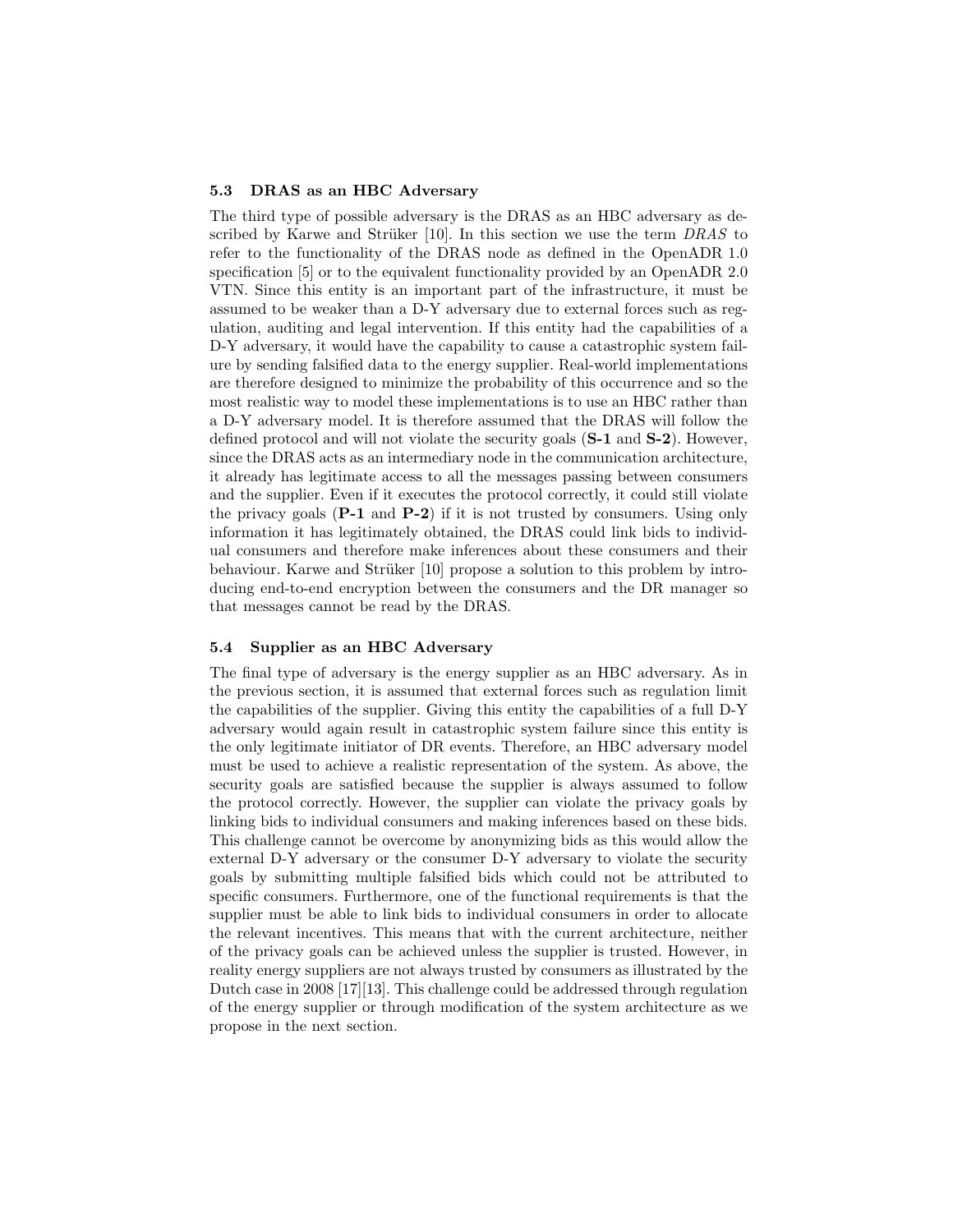

<span id="page-11-1"></span>Fig. 4. Enhanced system architecture using a Trustworthy Remote Entity [\[18\]](#page-14-17).

# <span id="page-11-0"></span>6 Proposed Architecture

In order to address the privacy challenges identified above, we propose an enhanced system architecture to facilitate communication between consumers and other entities such as energy suppliers or distribution network operators (DNOs). This architecture has been developed as part of our ongoing research into privacyenhancing technologies for the smart grid [\[18\]](#page-14-17). Figure [4](#page-11-1) shows our proposed system architecture. The significant innovation of this architecture is the inclusion of a trusted third party called a Trusted Remote Entity (TRE). The TRE is an information processing node situated as an intermediary between the consumers and all external entities. The TRE makes extensive use of Trusted Computing (TC) technologies and approaches. As specified by the Trusted Computing Group (TCG), TC can be used to obtain various security guarantees about computational systems. The TCG-specified Trusted Platform Module (TPM) is a secure cryptographic co-processor that can be used as a root of trust in the system [\[19\]](#page-14-18). The *secure boot* procedure ensures that the system will boot into a secure state and the process of remote attestation uses the TPM to generate unforgeable proofs of this state which are sent to the relying parties in order to establish trust. The TRE uses these approaches to prove its secure state to all the relying parties. Unlike TC in the PC domain, the TRE avoids the problem of scalability in attestation by running a very small Trusted Computing Base (TCB). A full description of the TRE will be presented in future work.

The fundamental aspect of the TRE is that it is mutually trusted by parties that do not necessarily trust each other. As explained in Section [5,](#page-8-0) there is evidence that consumers do not necessarily trust the energy supplier to store and perform computations on their private information. Similarly, the energy supplier does not necessarily trust the consumers to calculate their own energy bills honestly. However, in our architecture, both consumers and the energy supplier trust the TRE to perform these operations on their behalf. Critically,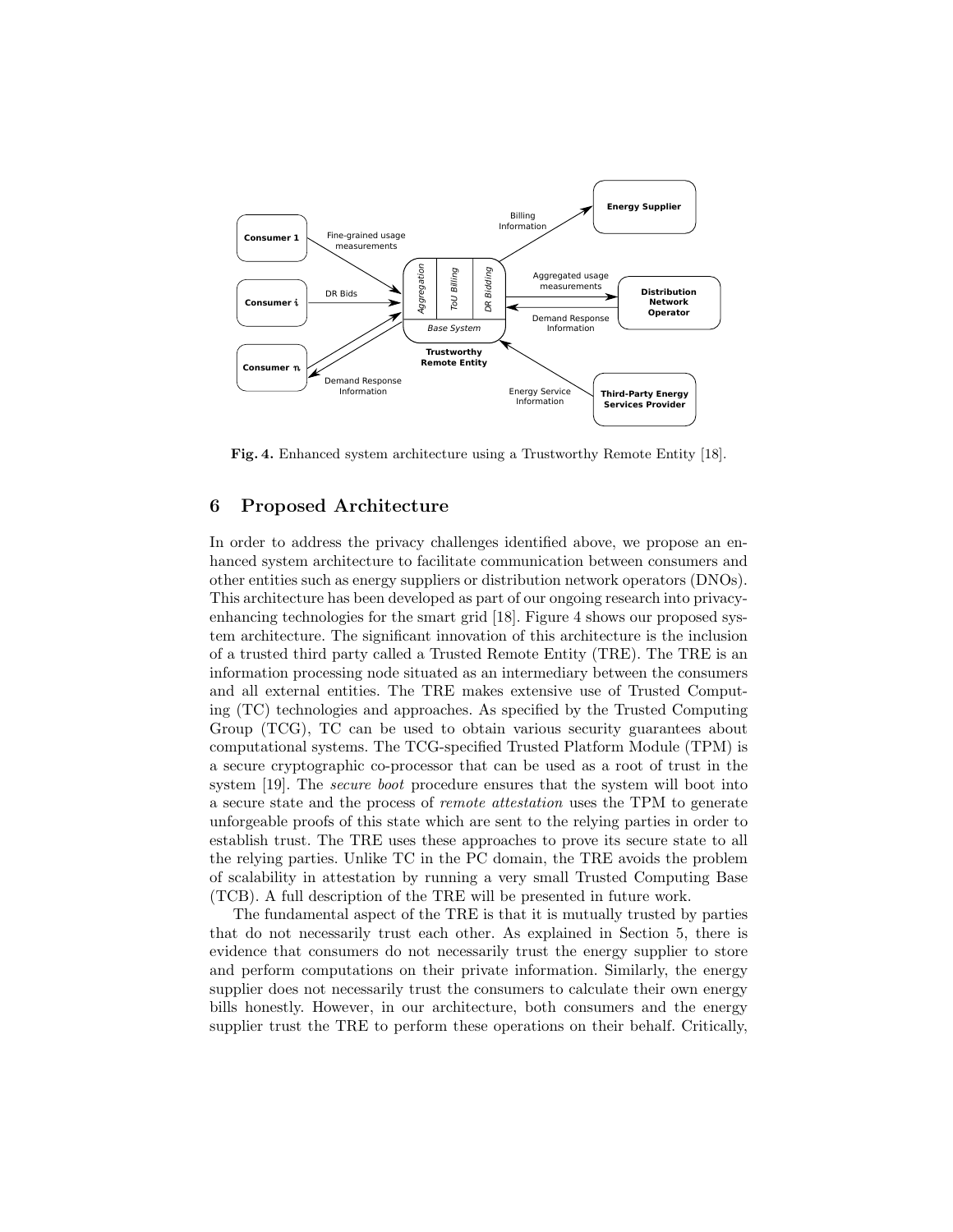these parties have good grounds for trusting the TRE because of its use of TC approaches and technologies. Whilst the use of TC does not remove all risks from this architecture, it significantly reduces the likelihood of a large class of softwarebased threats. TC secure boot and remote attestation virtually eliminate the possibility of a remote adversary compromising the software of the TRE without being detected immediately. TC does not mitigate against all hardware-based threats such as eavesdropping on the physical memory bus within the system, however, attacks of this type are significantly more complicated and expensive than software-based attacks and so present a significantly lower risk. In practice, these risks would be mitigated through certification or auditing processes. Just as the hardware of a TPM is trusted based on a certificate from its manufacturer, a similar certificate from the TRE manufacturer could be used to establish trust in the TRE hardware which would in turn support trust in the TRE software.

## 6.1 Distributed TREs

There will be multiple TREs throughout the network, each serving a group of consumers. The maximum number of consumers per TRE will depend on the computational and network capacities of the TRE but it is expected to be in the order of thousands of consumers per TRE. One of the primary weaknesses of any architecture that includes a trusted third party is that this node could become both a single point of failure as well as the most attractive target for attack. This would also be true of the TRE if it were a single node in the architecture. However, the use of multiple distinct TREs (i.e. with differing cryptographic keys etc.) throughout the network mitigates against this risk. There is still a non-zero probability that a single attack could affect all TREs in the network but this is very similar to an attack affecting all smart meters in the grid. The smart meter attack is arguably more likely since the meters generally do not include the hardware-based security capabilities used in the TRE.

#### 6.2 Smart Grid TRE Functionality

In the smart grid, the TRE provides three main types of functionality: Firstly it aggregates the the high-frequency measurements from smart meters before sending them to the DNO for use in network optimization. Secondly, it performs ToU billing calculations on behalf of the energy supplier. Thirdly, it provides the functionality of a DRAS in an OpenADR 1.0 system or an aggregator in an OpenADR 2.0 architecture. In this role, the TRE does not forward the bids to the energy supplier but instead aggregates the bids so that they cannot be linked to individual consumers. Since the TRE also performs the billing calculations, it can apply the respective incentives to successful bidders without revealing their identities to the supplier. This architecture therefore mitigates against both types of HBC adversaries identified in the previous section. Consumers can use TC remote attestation to verify that a particular TRE is trustworthy. Even if the energy supplier or DNO are untrusted HBC adversaries, the aggregation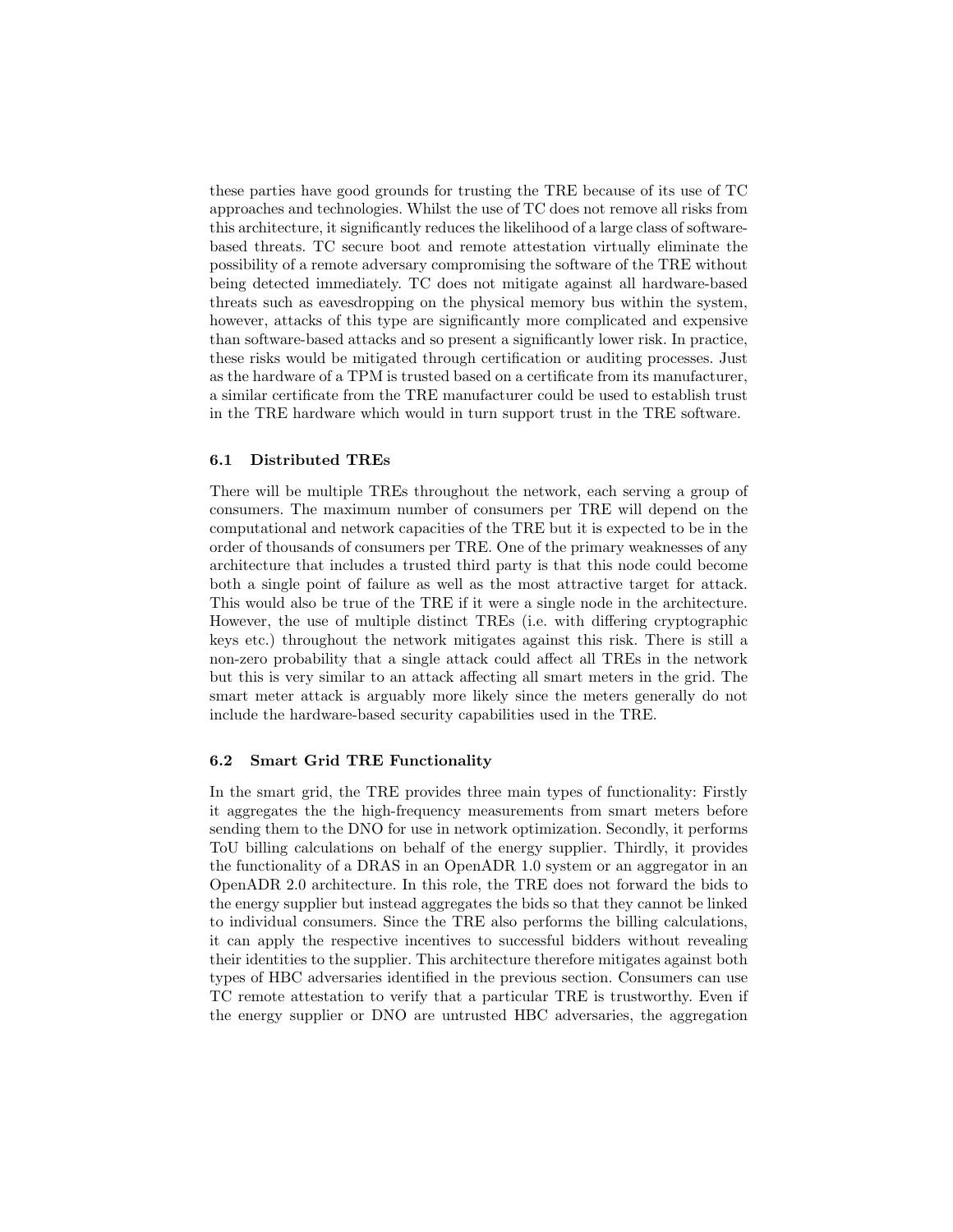of energy measurements and DR bids performed by the TRE prevents these adversaries from learning any private information about consumers.

In OpenADR 2.0, the TRE appears as a VTN for the consumers and as a VEN for the energy supplier. This means that the TRE can be deployed as a plug-in enhancement to the smart grid without requiring any modification of the primary information flows. The only additional communication that would be required are the remote attestation protocols for establishing trust in the TRE. Furthermore, a heterogeneous smart grid architecture could be used in which some users communicate directly with the supplier whilst others communicate via a TRE. In a real-world deployment scenario, the TREs could therefore be deployed gradually without causing major disruptions to the smart grid. The specific TRE deployment scenarios are the subject of future research.

# 7 Conclusion

Security and privacy concerns arising from the introduction of smart meters have been the subject of various research efforts. However, less attention has been given to the security and privacy of demand response protocols, such as demand bidding (DR-DB), which will be an important part of the future smart grid. This paper builds on preliminary work in this area to define a set of high level security and privacy goals for demand bidding systems highlighting the fact that the bi-directional communication used in these systems poses a risk to consumers' privacy. We identify the appropriate types of adversary models and use these to present an analysis of a DR-DB system based on the OpenADR specifications, in terms of the security and privacy goals. Although this system achieves the security goals, it cannot achieve the defined privacy goals if external entities such as the energy supplier are not trusted by the consumers. In order to address this issue, we have proposed a system architecture to enhance consumers' privacy in the smart grid. The key innovation of this architecture is the inclusion of a Trustworthy Remote Entity (TRE) which uses Trusted Computing (TC) approaches and technologies to establish trust relationships with both the consumers and the external entities. The TRE is mutually trusted by parties that do not necessarily trust each other and the use of TC provides good grounds for this trust. Through the functionality provided by the TRE, the defined security and privacy goals can be achieved whilst maintaining the overall functionality of the demand response system.

# 8 Acknowledgements

The research described in this paper was conducted as part of the Future Home Networks and Services project at the University of Oxford, funded by BT.